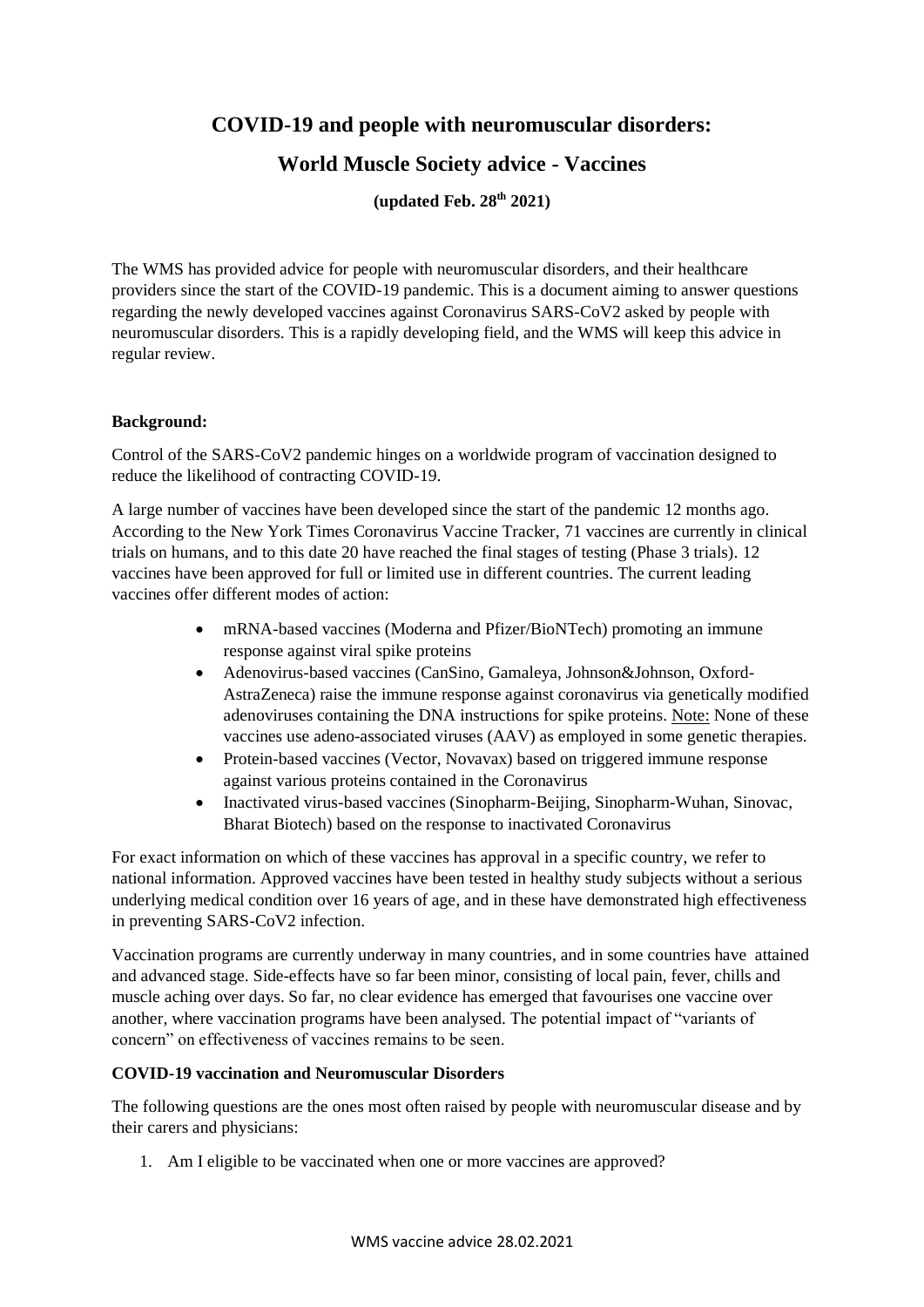Distribution of vaccines in most countries follows a vaccination program in which vaccination is offered first to vulnerable groups. These are in essence the elderly and those vulnerable through severe underlying health conditions, and, potentially, their carers, but definitions of vulnerable groups vary from one country to another. National health authority or health department websites may provide detailed information and guidelines on distribution processes, but may not specifically mention neuromuscular disorders. In addition, depending on the vaccines' approval, only certain age groups may be eligible.

2. Am I in a priority group for vaccination?

The WMS position and advice document "COVID-19 and people with neuromuscular disorders", (paragraph 1), provides criteria that define a "vulnerable" group amongst people with neuromuscular disorders , who should be observing strict measures to avoid COVID-19 infection. A further "highly vulnerable" group may be identified (see WMS position and advice document)), and in these people vaccination may be a priority, but national health authority guidelines and definitions vary from one country to another. We advise all people with neuromuscular disorders to stay in contact with their healthcare providers and clarify their status, and the vaccination eligibility of their carers, once a vaccination program is available in their country.

3. Can I be vaccinated once a vaccine is approved or am I at risk of developing COVID-19 or other severe side effects through the vaccination?

There is no risk of developing COVID-19 from the vaccines currently approved or in final stages of development. We are not aware of any live vaccines under development. Side effects in the study subjects have been mild and transient, and are outweighed by the benefits; this has held true in vaccination programs so far. There is no indication that neuromuscular patients should be different in this respect.

For certain vaccines, with regard to specific neuromuscular treatments, particularly in clinical trials, there may be restrictions on when vaccination can take place, and uncertainties around interaction between the vaccination and the neuromuscular treatment. People with neuromuscular disorders on such treatments should contact their neuromuscular specialist or neuromuscular centre, who can contact the drug company providing treatment.

4. Will my neuromuscular condition affect the way the vaccine works?

The mechanisms of action of the vaccines approved so far does not suggest that neuromuscular disorders give an increased risk of side-effects. Neither should neuromuscular disorders that do not involve the immune system affect the way the vaccine works. However, the studies were carried out in healthy adults; studies involving children aged 12 and above are underway. None had neuromuscular conditions, as far as we are aware, and therefore, there is no evidence regarding specific effects on people with neuromuscular disorders, or effects of the neuromuscular condition on the vaccination.

5. I take medication that affects the immune system (immunosuppressant drugs). Can I be vaccinated?

Yes. There is no risk of infection through the vaccinations that have been approved or are in development so far. However, we do not yet know if immunomodulation/immunosuppression diminishes the effectiveness of the vaccination, so recommendations have been produced by professional and government agencies advising on delays between such treatments and vaccination. After vaccination, precautions (wearing a mask, social distancing) will still be necessary.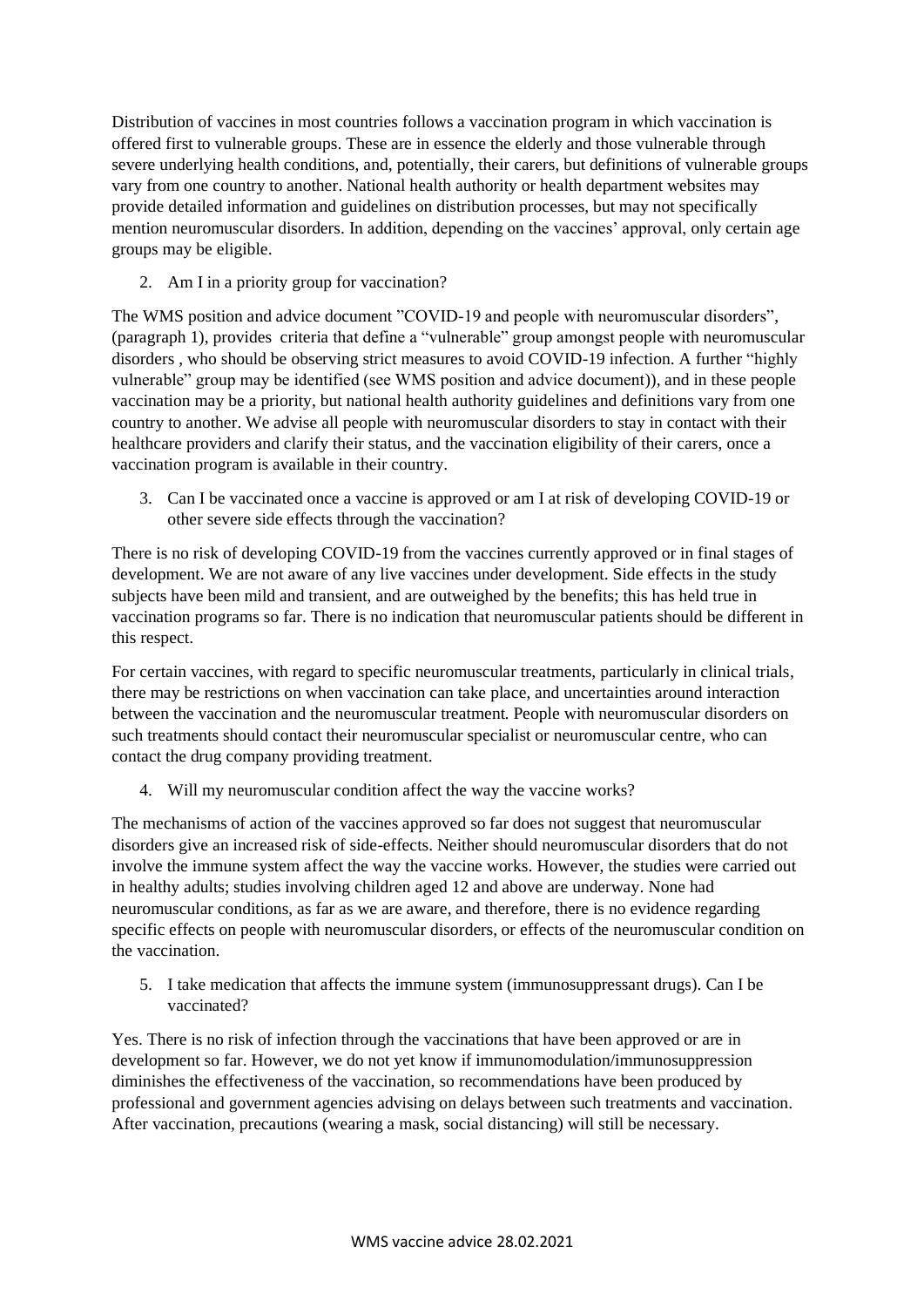6. What are the important unknowns at present?

Where the immune system is involved, either through the neuromuscular disease itself or through its treatment, there is uncertainty whether the vaccine will be as effective as in the studies. This does not mean that the vaccine may be no good, but it does mean that caution and measures to avoid infection such as wearing masks and social distancing are still important. People undergoing such treatments should seek advice before setting a date for vaccination; likewise, healthcare professionals planning to start such treatments should ideally coordinate administration with the date of COVID-19 vaccination.

Currently, there is not enough evidence to advise whether one particular vaccine is preferable to the other. There is no evidence theoretical preferences may justify delaying vaccination using any of the currently approved vaccines.

Whether interactions might exist between any genetic neuromuscular therapies and genetic vaccines employing viral vectors or mRNA mechanisms remains a subject of close scrutiny. So far, concerns of cross-reactions remain unsubstantiated.

There is no evidence that muscle atrophy impacts on the effectiveness of vaccines applied by intramuscular injection, although this has not been specifically investigated. Muscle cells do not play a significant role in the immune response, according to current knowledge.

The full range of side effects, including the rarer ones, will only be known in the further course of the vaccination program. So far, however, there has been no indication of any evidence to support a position rejecting vaccination for any group of the population, including people with neuromuscular disorders.

#### **Authors of this document:**

Collated by Maxwell S. Damian, PhD, FNCS, FEAN and the members of the Executive Board of the WMS [\(www.worldmusclesociety.org\)](http://www.worldmusclesociety.org/) in cooperation with members of the Editorial Board of Neuromuscular Disorders, official journal of the WMS

#### Web-based resources:

https://www.worldmusclesociety.org/news/view/150

[https://www.who.int/news-room/q-a-detail/coronavirus-disease-\(covid-19\)](https://www.who.int/news-room/q-a-detail/coronavirus-disease-(covid-19)-vaccines?adgroupsurvey=%7badgroupsurvey%7d&gclid=Cj0KCQiAifz-BRDjARIsAEElyGJRf2i_ld8yaip1bGAG_ldfus8GIFAkihYkD3-7OJctRqxjisTKd6oaApPQEALw_wcB) [vaccines?adgroupsurvey={adgroupsurvey}&gclid=Cj0KCQiAifz-](https://www.who.int/news-room/q-a-detail/coronavirus-disease-(covid-19)-vaccines?adgroupsurvey=%7badgroupsurvey%7d&gclid=Cj0KCQiAifz-BRDjARIsAEElyGJRf2i_ld8yaip1bGAG_ldfus8GIFAkihYkD3-7OJctRqxjisTKd6oaApPQEALw_wcB)[BRDjARIsAEElyGJRf2i\\_ld8yaip1bGAG\\_ldfus8GIFAkihYkD3-](https://www.who.int/news-room/q-a-detail/coronavirus-disease-(covid-19)-vaccines?adgroupsurvey=%7badgroupsurvey%7d&gclid=Cj0KCQiAifz-BRDjARIsAEElyGJRf2i_ld8yaip1bGAG_ldfus8GIFAkihYkD3-7OJctRqxjisTKd6oaApPQEALw_wcB) [7OJctRqxjisTKd6oaApPQEALw\\_wcB](https://www.who.int/news-room/q-a-detail/coronavirus-disease-(covid-19)-vaccines?adgroupsurvey=%7badgroupsurvey%7d&gclid=Cj0KCQiAifz-BRDjARIsAEElyGJRf2i_ld8yaip1bGAG_ldfus8GIFAkihYkD3-7OJctRqxjisTKd6oaApPQEALw_wcB)

<https://www.who.int/publications/m/item/draft-landscape-of-covid-19-candidate-vaccines>

<https://www.gov.uk/government/collections/covid-19-vaccination-programme>

<https://myasthenia.org/MG-Community/COVID-19-Resource-Center>

<https://www.nytimes.com/interactive/2020/science/coronavirus-vaccine-tracker.html>

[https://www.fda.gov/emergency-preparedness-and-response/coronavirus-disease-2019-covid-](https://www.fda.gov/emergency-preparedness-and-response/coronavirus-disease-2019-covid-19/covid-19-vaccines)[19/covid-19-vaccines](https://www.fda.gov/emergency-preparedness-and-response/coronavirus-disease-2019-covid-19/covid-19-vaccines)